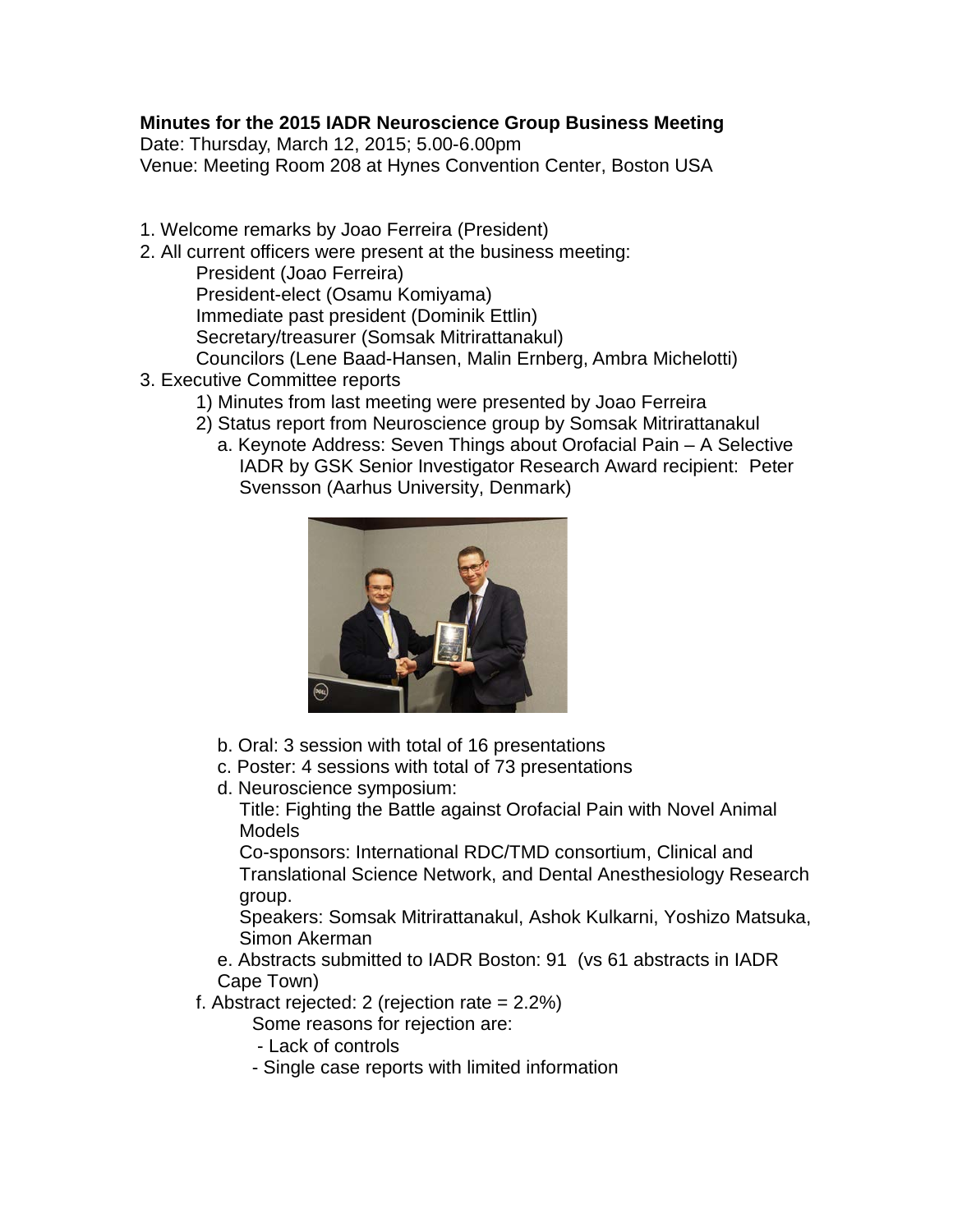3) Financial and membership report (Somsak Mitrirattanakul)

- **Financial status** reported:
	- Balance in 3/19/2013: USD 10,307.80 (Wells Fargo, USA)
	- Balance in 6/20/2014: USD 10,689.67 (Wells Fargo, USA)
		- Income: USD 6,537.75 (Membership dues, Reimbursements)
		- Expenses: USD 6,354.88
			- Keynote speaker reimbursement (USD 1,965.15)
			- Joint receptions + judge food at Seattle (USD 2,349.03)
			- Joint receptions + judge food at Cape Town (USD 1,603.05)
			- Wire transfer fees and other bank fees (USD 121.00)
			- Two Award plaques (USD 317.65)
	- Balance in 3/11/2015: USD 8,820.77 (Wells Fargo, USA)
		- Income: USD 1,993.67

(Membership dues, reimbursement from RDC/TMD for the joint reception)

- Expenses: USD 3,863.02
	- Keynote Speaker Award for Cape Town (USD 1,535.00)
	- Keynote award plaque for Boston (USD 98.40)
	- Wire transfer fees and other bank fees (USD 83.75)
	- Two 2014 WB Young Investigator Award plaques (USD 309.05) – reimbursement pending
	- 2015 Joint reception (USD 1,720.81) partial reimbursement from RDC/TMD pending
	- Beverages for the 2015 WB Young Investigator Award judges (USD 115.56)
- **Membership status 2013-2015**:
	- **2013 - Total Memberships: 245** (19.1% decrease due to less IADR members and students when compared to 2012)
		- AADR/IADR Life Member: 4
		- AADR/IADR Member: 43
		- AADR/IADR Student: 29
		- IADR Life Member: 4
		- IADR Member: 105
		- IADR Student: 60
	- **2014 – Total memberships: 230**(6.1% decrease due to less AADR/IADR members and students when compared to 2013)
		- AADR/IADR Life Member: 3
		- AADR/IADR Member: 35
		- AADR/IADR Student: 23
		- IADR Life Member: 3
		- IADR Member: 121
		- IADR Student: 45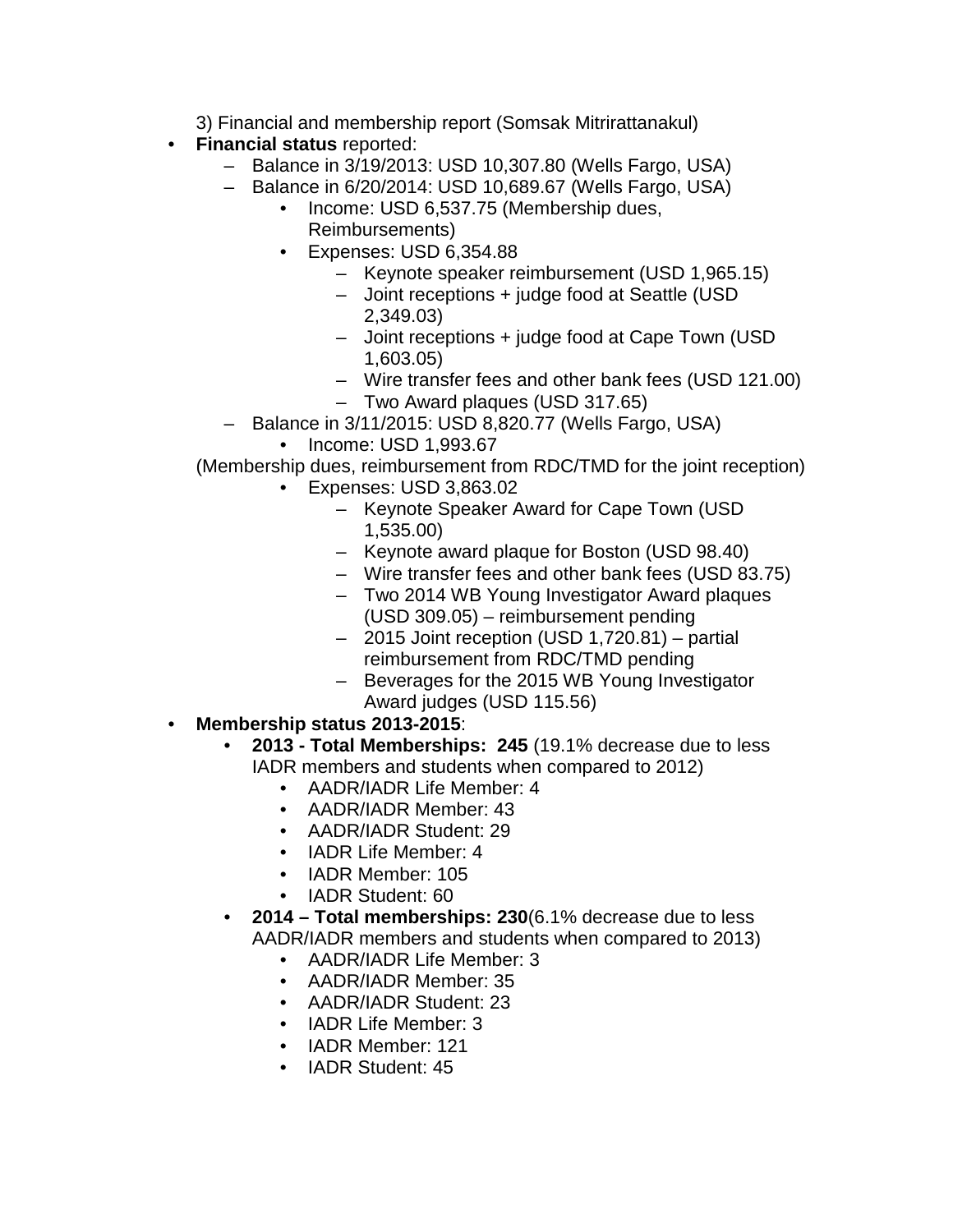- **2015 – Current total memberships: 294** (27.8% increase due to more IADR members and IADR students when compared to 2014)
	- IADR Member: 141
	- IADR Student: 65
	- IADR Retired Member: 3
	- IADR/AADR Retired Member: 3
	- IADR/AADR Member: 47
	- IADR/AADR Student: 33
	- IADR/AADR Complimentary: 2

#### **4. Neuroscience group Executive Committee Updates and Elections**

The Executive Committee led by Joao Ferreira proposed the following Executive Committee for the next Business Year (March 13, 2015 until June 23, 2016) based on the group's Bylaws:

- President: Osamu Komiyama
- Immediate past president: Joao Ferreira
- Councilors: Dominik Ettlin, Malin Ernberg

And proposed the election of the following members:

- 1) President-elect: Somsak Mitrirattanakul
- 2) Secretary/treasurer: Ashok Kulkarni
- 3) Representative for the next AADR council meeting: Ashok Kulkarni
- 4) Representative for the next IADR council meeting: Osamu Komyiama

All proposed candidates for the Executive Committee for the next Business Year (March 13, 2015 until June 23, 2016) were unanimously elected.

#### **5. Council meetings summary**

#### **5.1. IADR Council meeting (2015-03-10) attended by Osamu Komiyama**

#### **Highlights:**

#### **Administrative**

Vice-president. Angus Walls was elected Vice-president for 2015-2016.

#### **President's report**

The president Yoshimitsu Abiko reported about his year as president. Much of his time has been devoted to travelling around the world to attend local meetings within IADR divisions.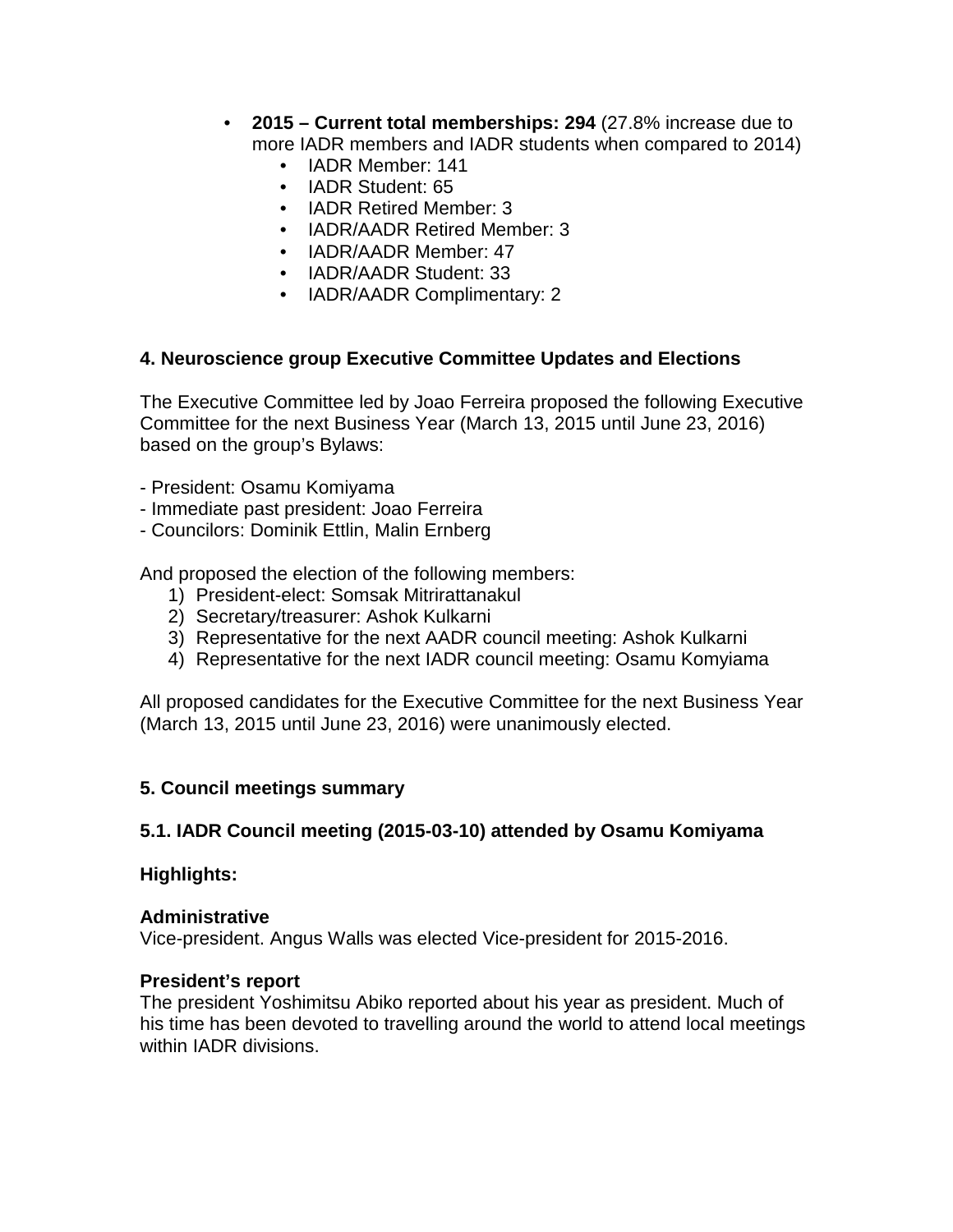#### **Executive director´s report:**

### **2014 IADR General Session**

The 92nd General Session of the IADR took place June 25-28, 2014, in Cape Town, which was the first IADR General Session to take place on the African continent. The meeting attracted nearly 2,400 people from 79 countries.

### **2015 IADR General Session and Other Future Meetings**

The 2016 IADR/PAPR will be in Seoul and the 2017 IADR/AADR/CADR General Session will be in San Francisco. London is the site for the 2018 General Session to be held. 2019 will be a special meeting in Vancouver in the June timeframe, and will be a combined IADR/AADR/CADR meeting.

### **Marketing and membership**

At the end of 2014, the IADR membership stood at 10,833, a 6.8% decline from 12/31/2013. Part of this decline is explained in the continued decline from the 2012 high of Divisions in the Latin American Region.

#### **Nominations for IADR Vice president**

Rena N. D'Souza, University of Utah, Salt Lake City, USA, Edward Chin Man Lo, University of Hong Kong, Harold D. Sgan-Cohen, Hebrew University-Hadassah Faculty of Dental Medicine, were approved as nominations for vice president

### **Bylaws Language Update**

2. MEMBERSHIP CATEGORIES. (A) MEMBER: A person who is conducting, has conducted, or who is interested in the furtherance of research in any branch of science or in fields related to **craniofacial, oral, and** dental science……….

## **2020 General Session Site Selection**

The year 2020 is the Centennial Year of the founding of IADR. We celebrate this auspicious event close to our Global HQ. That Washington, D.C., USA is selected for the 2020 IADR General Session.

For the "IADR Council Manual - Boston March 2015" [https://www.dropbox.com/sh/5doxp7sm97ople3/AACdt2FN9JeG](https://www.dropbox.com/sh/5doxp7sm97ople3/AACdt2FN9JeG-lyRuvkNBn3Sa?dl=0)[lyRuvkNBn3Sa?dl=0](https://www.dropbox.com/sh/5doxp7sm97ople3/AACdt2FN9JeG-lyRuvkNBn3Sa?dl=0)

# **5.2. AADR Council Meeting (2015-03-11) attended by Ashok Kulkarni**

#### **Highlights:**

AADR Council Summary

Following are the Council highlights from the 2015 IADR/AADR/CADR General Session:

• Council approved the 2015-2016 AADR Committee Appointments as presented by the AADR Board Operations Committee.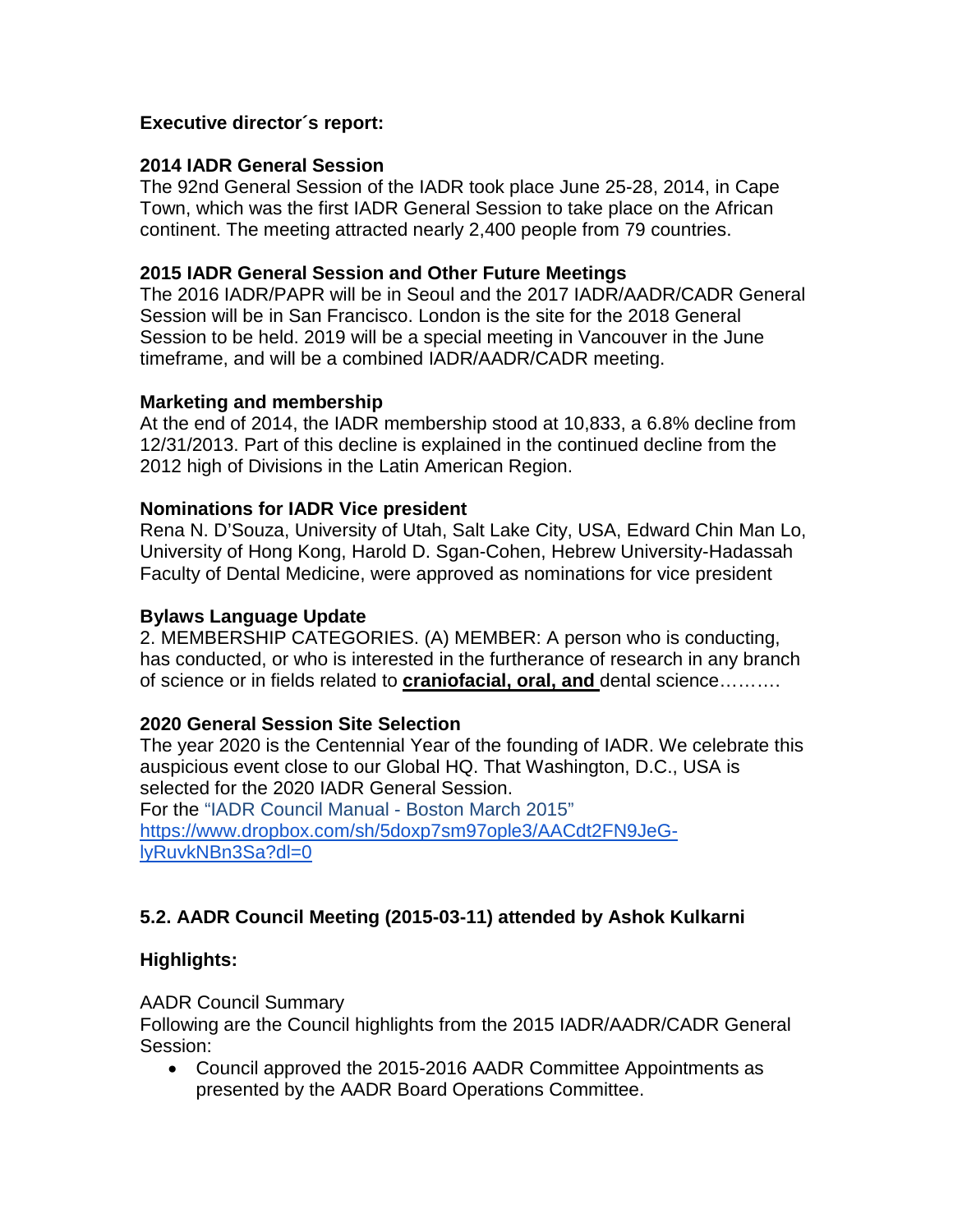- Council approved Bylaw language changes to include "craniofacial and oral" along with dental research after the approval of this initiative on the 2015 ballot.
- Council approved Bylaw language defining the second student representative on the Board, as the NSRG President-elect.
- Council approved the 2013 Independent Auditors' Report.
- Council approved the AADR Budget for 2015.
- Council approved the following slate of nominees to stand for election as AADR Vice-president:
	- o Yang Chai, University of Southern California
	- o Christopher W. Cutler, Georgia Regents University
	- o Maria Emanuel Ryan, Stony Brook University, New York
- Council approved the following slate of nominees to stand for election as AADR Treasurer:
	- o David Drake, Dows Institute for Dental Research, University of Iowa
	- o Donald J. White, Victor Mills Society, The Procter and Gamble **Company**
- Council approved the following slate of nominees to stand for election as AADR Publications Committee Member-at-Large:
	- o Anna Dongari-Bagtzoglou, University of Connecticut
	- o Grace Ann Spatafora, Middlebury College, Department of Biology, Vermont
- Council elected Linda Kaste (University of Illinois at Chicago) as the 2015- 2018 Member-at-Large
- Council approved the following updated Science Policy Statements, with minor edits:
	- o Oral Disease Related to Tobacco Use
	- o Sealants
	- o Topical Fluorides
- Council reaffirmed the Science Policy Statement on:
	- o Temporomandibular Disorders

#### **6. Guidelines for the Sponsorship of Invited Speaker(s) participating at the IADR Neuroscience Group Symposium at IADR General Session** were presented by Osamu Komiyama

## **1. Purpose**

IADR Neuroscience group members may propose to the current Neuroscience executive officers (or at the annual business meeting) to organize a Symposium at the annual IADR General Session and invite a feasible number of speakers upon the approval of the Neuroscience executive officers of that year. For this Symposium, speakers must accept beforehand an invitation by the Symposium organizers. **Only upon the invited speaker formal request for financial support for travelling**, the Neuroscience group officers must decide on whether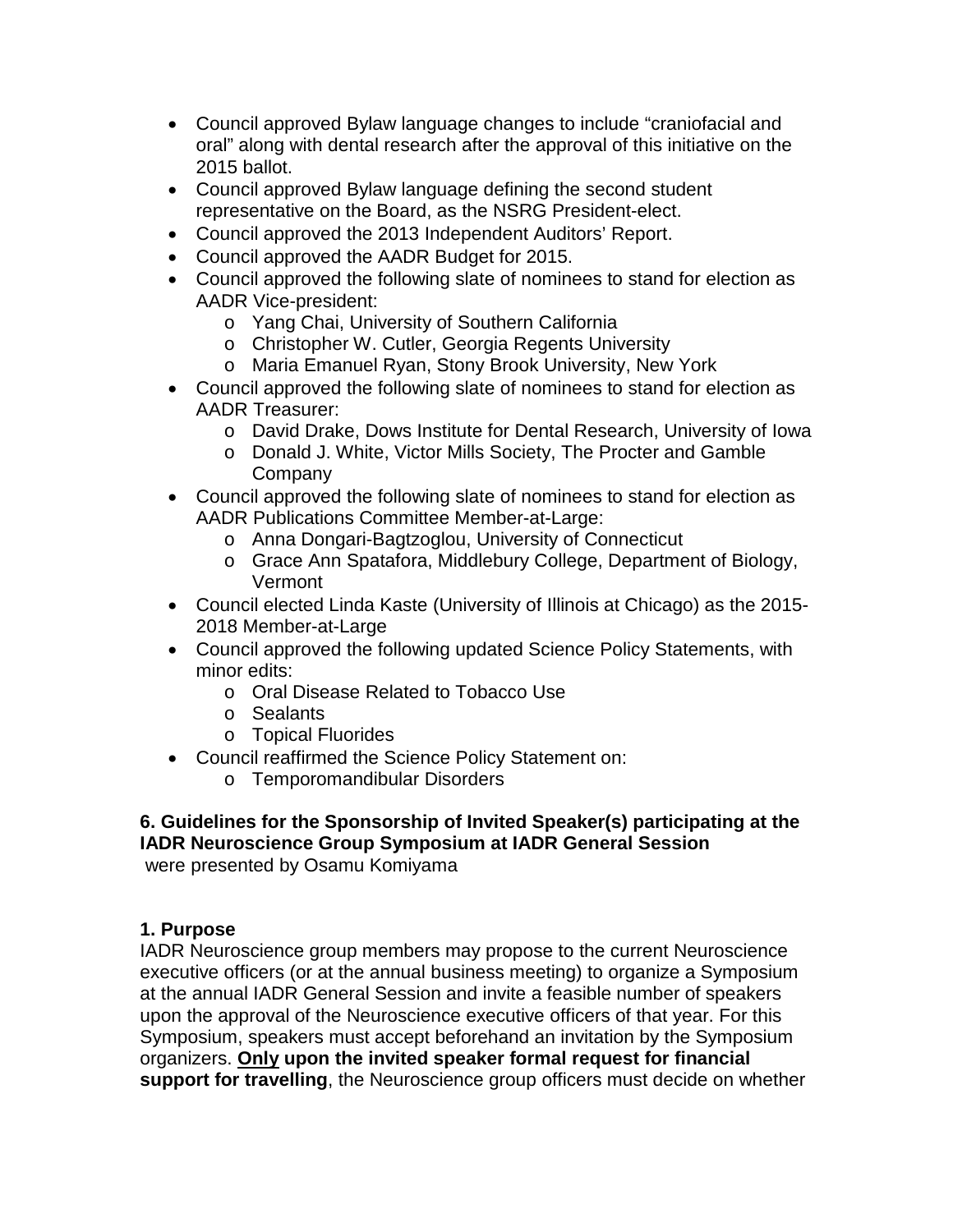speakers are eligible to receive travel allowances to cover (totally or partially) the traveling expenses, which must be based on the criteria below.

## **2. Criteria to receive Travel Allowances**

The amount of the Neuroscience Group travel allowances will depend on:

2A) The Neuroscience group bank account available funds;

2B) The distance from the speaker home country to the city/country hosting the IADR General Session;

2C) The IADR membership status, and the professional degree of the invited speaker. The following criteria must be full-filled:

**Criteria 2A.** The Neuroscience group bank account available balance must NEVER drop below 7,500.00 USD at any given time, particularly after ALL allowances are disbursed to ALL speakers. Therefore, this total amount for travel allowances must be calculated and then distributed to speakers according to 2B and 2C criteria.

**Criteria 2B.** The maximum of the travel allowance is based on the IADR membership and/or professional status as follows:

- a. If the invited speaker **IS** an IADR member **OR** if speaker **IS** a dentist or a dental researcher **WITHOUT** a currently active IADR membership, then the speaker his responsible to pay her/his own conference registration fees and lodging, and she/he is only eligible for a reimbursement to cover the airfare expenses as per **Criteria 2C.**
- b. If the invited speaker is **NOT** an IADR member and is **NOR** a dentist **NEITHER** a dental researcher, then her/his conference early registration fees will be paid in advance by the Neuroscience group (through the assistance of the IADR Central Office) and an allowance of up to \$1000 will be paid to the speaker to specifically cover lodging, ground transportation and airfare expenses only.

**Criteria 2C.** The maximum of a travel allowance offered to cover the airfare (to be given to each speaker) is solely based on the distance from home city/country to the city/country hosting the IADR General Session as per the following table:

| Distance range from home city/country<br>to the city/country hosting the IADR<br><b>General Session</b> | Maximum travel allowance<br>per speaker (in USD) |
|---------------------------------------------------------------------------------------------------------|--------------------------------------------------|
| 500-1,000km                                                                                             | \$150                                            |
| 1,000-5,000km                                                                                           | \$300                                            |
| $> 5,000$ km                                                                                            | \$800                                            |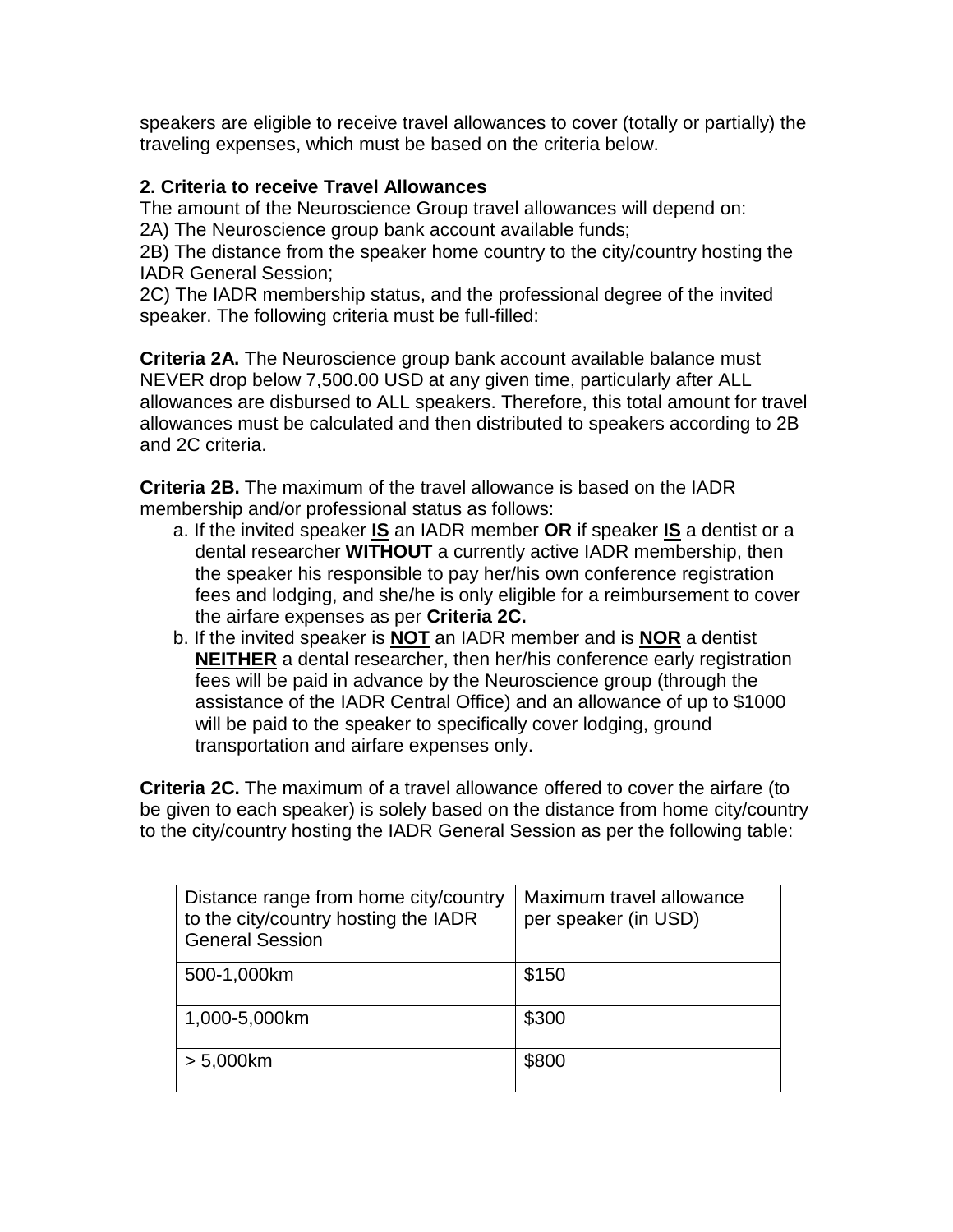These proposed guidelines were approved by the Executive committee, and members did not raise any questions or concerns about them.

### **7. Neuroscience group Awards: updates presented by Joao Ferreira**

7.1. IADR Wiley Blackwell Neuroscience Young Investigator Award: promotion of Journal of Oral Rehabilitation approved by IADR at IADR website, which will allow to have 3 Award prizes.

7.2. IADR GSK Senior Investigator Research Award: presentation of the Award candidate for the IADR 2016 General Session in South Korea elected by Executive Committee – Prof. William Maixner, UNC Chapel Hill, USA

### **8. IADR Wiley Blackwell Neuroscience Young Investigator Awards were presented by Osamu Komiyama:**

- 1st prize winner is Dr. Michail Koutris, University of Amsterdam and Free University Amsterdam. Award price 1000 USD Research tilte: Experimental DOMS Does Not Influence the Masticatory System's Psychophysical Properties



- 2nd prize winner is Dr. Takuya Naganawa Tokyo Women's Medical University. Award price: 300 USD

Research title: Temporal and spatial characteristics of intra-oral somatosensory changes

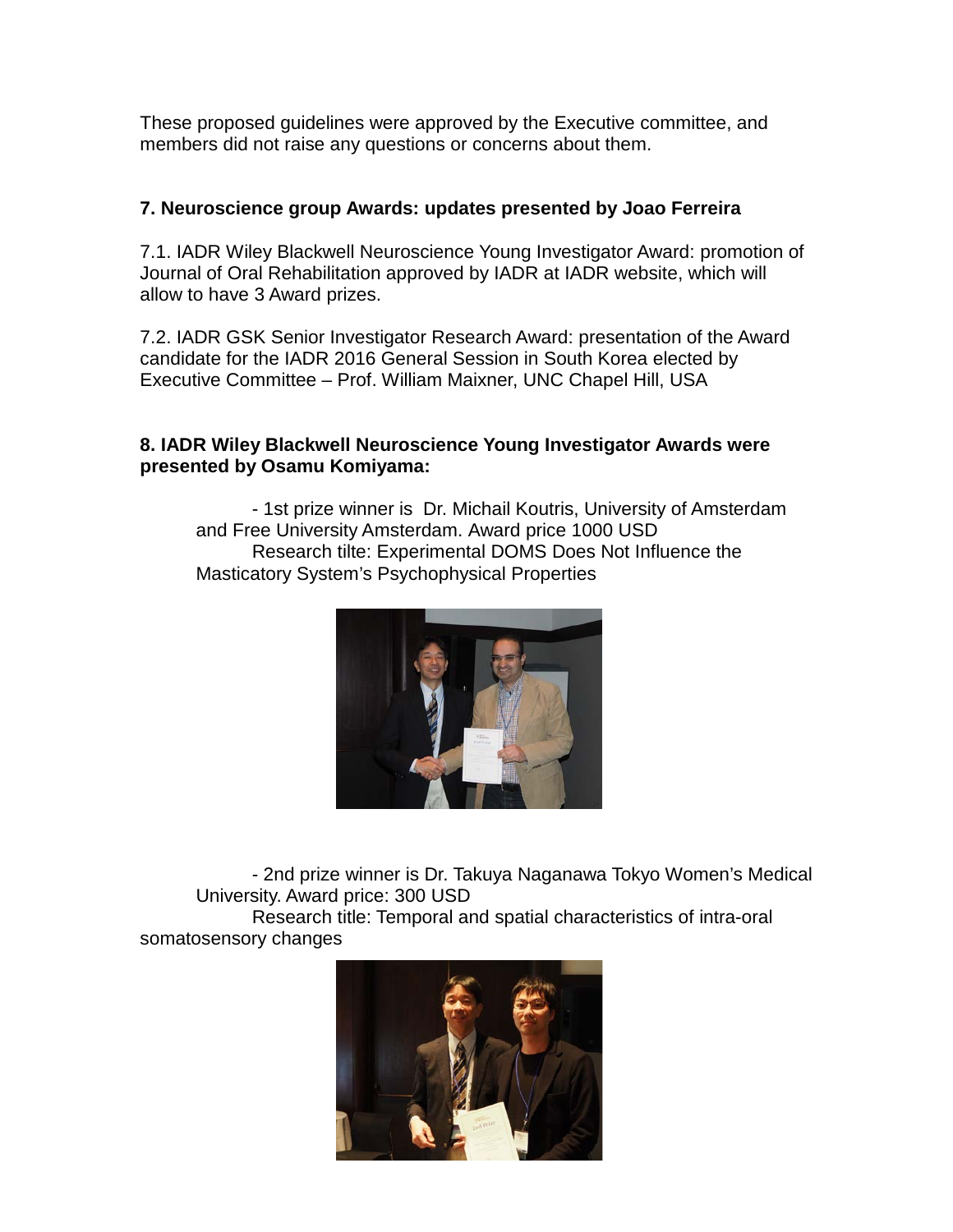- 3rd prize winner is Dr. Mustafa Jawad Al-Musawi, Newcastle University. Award price: 200 USD Research title: In Vitro Effects of Topical Neuromodulatory Medication on Orofacial Tissue



## **9. Election of Group program chair, reviewers and program coordinator for the next AADR in Los Angeles and IADR in Seoul, South Korea in 2016**

Group Program Chairs: Osamu Komiyama Abstract Reviewers: Osamu Komiyama (Chair) , Somsak Mitrirattanakul, Ashok Kulkarni and Joao Ferreira

Program coordinator: Somsak Mitrirattanakul

## **10. Future initiatives (Osamu Komiyama):**

- The 45th Annual Meeting & Exhibition of the AADR (with the 40th Annual Meeting of the CADR) will take place in March 16-19, 2016 in Los Angeles, Calif., USA; and the 94th General Session & Exhibition of the IADR (with the 3rd Meeting of the IADR Asia Pacific Region; and the 35th Annual Meeting of the IADR Korean Division is South Korea) will take place in June 22-25, 2016 in Seoul, Republic of Korea.
- Open call for Symposia, Workshops and Lunch-and-Learning sessions topics and organizers for the next AADR and IADR meetings TRENDY TOPICS:
	- Psychological factors in Chronic TMD/Orofacial Pain
	- Epigenetic factors in Chronic TMD/Orofacial Pain
	- Transition pathways from Acute to Chronic Pain<br>- Brain imaging studies to understand mechanism
	- Brain imaging studies to understand mechanisms in the TMD/Orofacial Pain patient
	- Microbiome and Pain Signaling